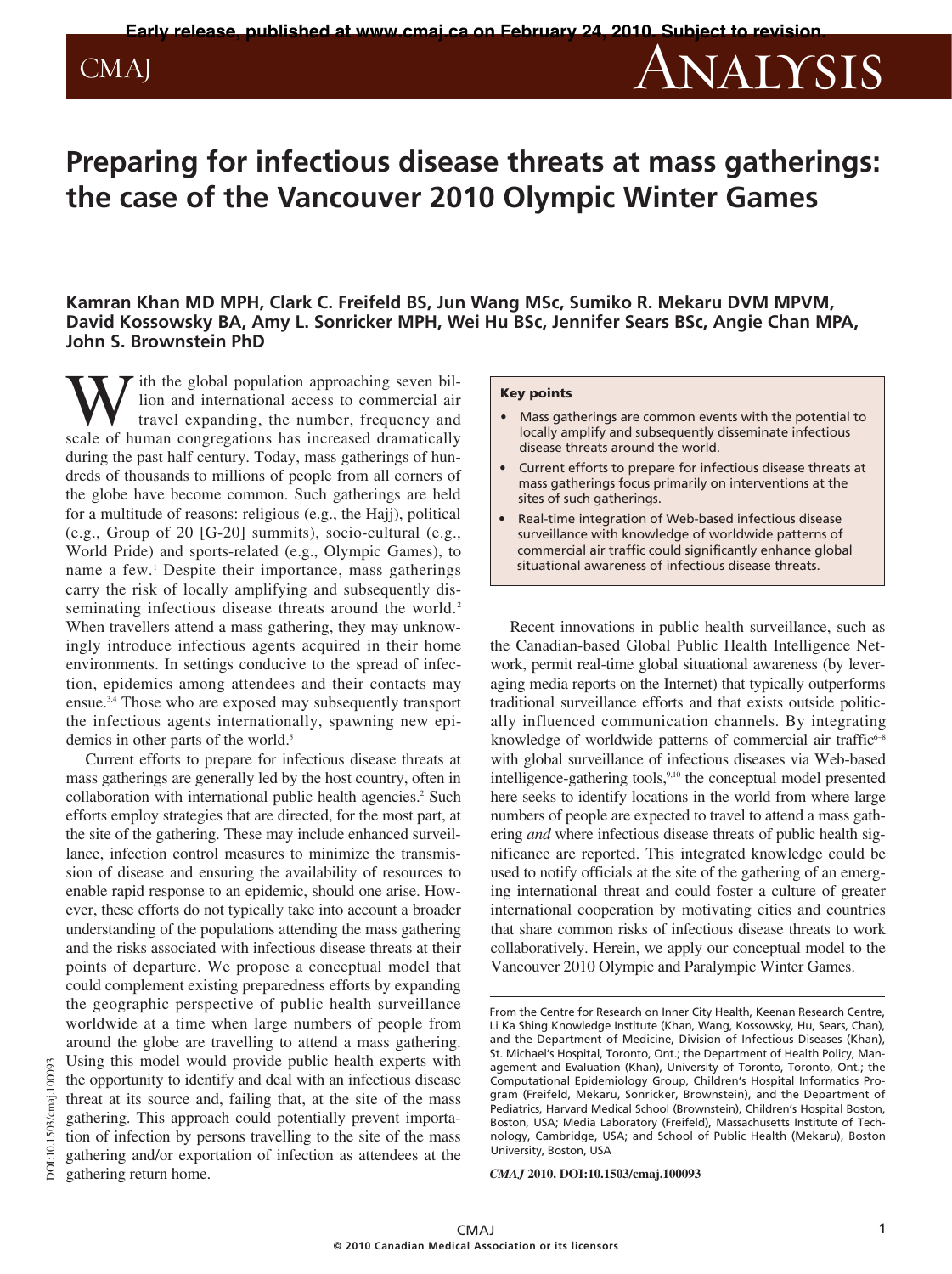# **Developing the model**

## **Global air travel**

The BIO.DIASPORA Project is a multidisciplinary collaboration that is dedicated to studying the mobility of the world's population and its implications for global health, security and prosperity (www.biodiaspora.com). A core objective of this project is to understand the global interconnectedness and interdependence that are facilitated by the worldwide airline transportation network. <sup>6</sup> To accomplish this, city-level analyses are performed using commercial air traffic data from more than 3500 airports, nearly 700 airlines and over two billion passenger trips every year. For passenger trips, information on the complete flight itineraries of travellers, including their connecting flights, is analyzed. However, these data do not include information about the characteristics of individual passengers or about their ground travel.

In the case of the 2010 Olympic Winter Games, we first analyzed worldwide air traffic patterns for February 2007 and 2008 to predict the leading origins of passengers who would be travelling to Vancouver in February 2010 (we did not have access to data for February 2009). We found a high degree of consistency between 2007 and 2008 in the global origins and volumes of passengers travelling into Vancouver. In February 2008, international passengers travelled to Vancouver from more than 800 cities worldwide; however, nearly two-thirds of them originated from just 25 cities. For the current analysis, we concentrated infectious disease surveillance in those 25 cities.

Next, we performed analyses to estimate the size of any potential surge in international air traffic that might coincide with the Olympic Winter Games in Vancouver. To accomplish this, we analyzed historical trends in international air traffic over the past decade, focusing on the Olympic Winter Games held in Torino, Italy, in February 2006. We did not use results from our analysis of the 2002 Olympic Winter Games in Salt Lake City, USA, as this event took place shortly after the Sept. 11, 2001, terrorist attacks in the United States and was thought to be poorly representative of the Olympic Games in Vancouver. To estimate the size of the surge, we performed time series analysis using an autoregressive integrated moving-average model. We estimated surges in international passenger traffic above expected seasonal levels for Torino and three of its neighbouring cities: 29.7% in Torino, 9.3% in Genoa, 6.1% in Bologna and 4.0% in Milan. Together, these surges represented nearly 120 000 passenger trips. If a surge of similar size were experienced in Vancouver, it would account for less than one-fifth (18%) of the city's total volume of international passenger traffic in February 2010 (see Figure 1). We did not attempt to predict the geographic origins of these additional passengers, since the experience from Torino might not be generalizable to Vancouver in this regard.

Finally, we used data from flight schedules and network analysis to calculate the time required to travel from all commercial airports worldwide to Vancouver in February 2010, using the shortest path available. For pathogens with known



**Figure 1:** Predicted surge in international passenger traffic in Vancouver during the 2010 Olympic Winter Games. This figure depicts monthly flows of international passengers travelling through Vancouver International Airport during the past decade. Traffic flows through December 2009 reflect actual data, whereas flows during the first quarter of 2010 are predicted values based on time series analysis. The size of the predicted surge is proportional to the surge in international passenger traffic observed in Italy during the 2006 Olympic Winter Games in Torino (i.e., base estimate). Lower and upper estimates are also shown, representing 0.5 and 1.5 times the size of the surge observed during the 2006 Games in Torino. The significant reduction in baseline passenger flow observed in 2009 is consistent with that observed elsewhere in the world and is probably related to changes in the global economy. SARS = severe acute respiratory syndrome.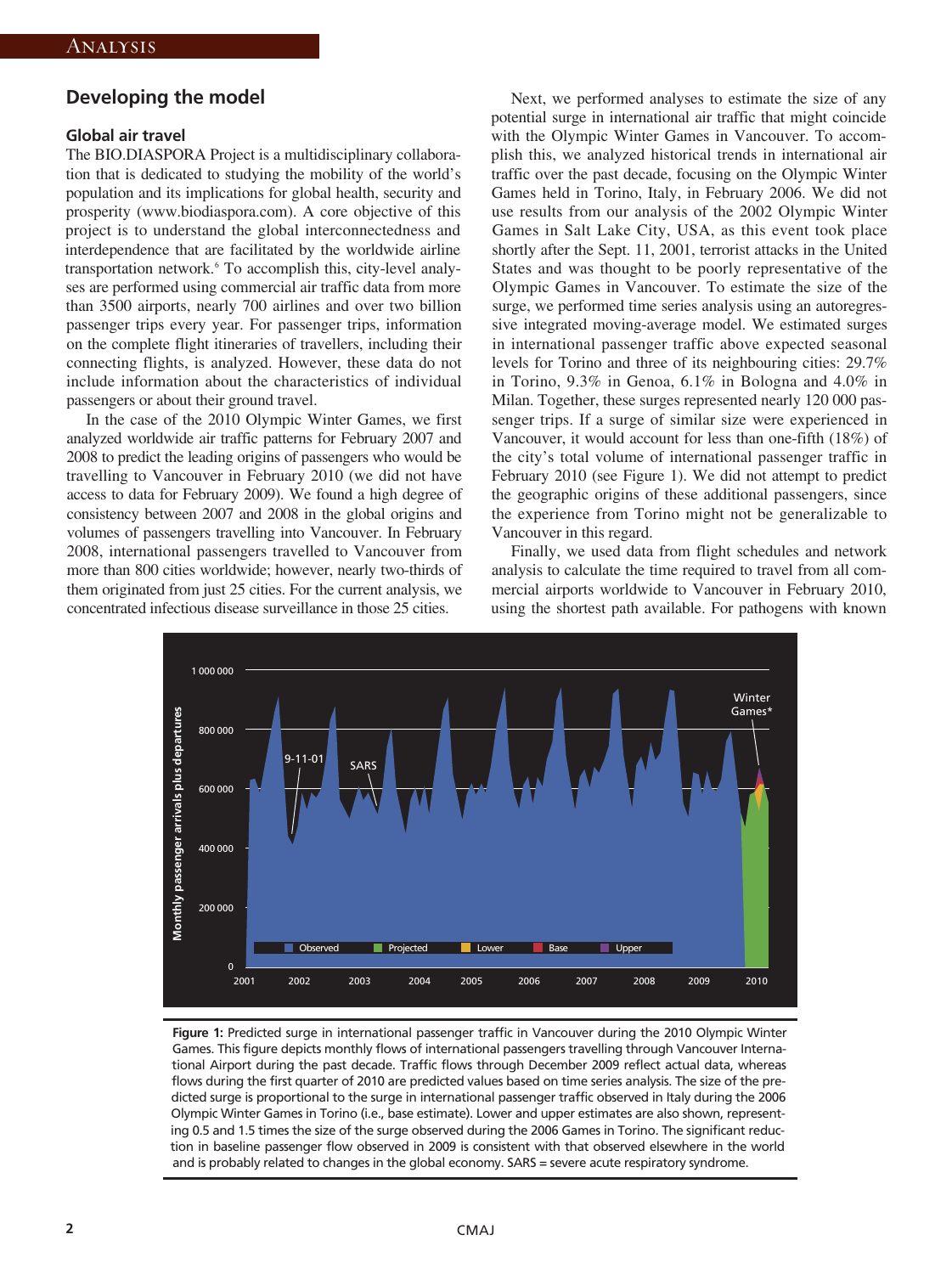incubation periods, information on travel times to Vancouver could be used to consider the role of screening travellers upon arrival at Vancouver International Airport. Although the effectiveness of infrared thermography or other screening modalities remains unproven, <sup>11</sup> the value of screening on entry should theoretically be greatest for pathogens with short incubation periods that originate in cities requiring a long duration of travel to reach Vancouver. This is because longer travel durations offer greater opportunities for persons with latent infection to transition to symptomatic illness during the course of their trips.

## **Global surveillance for infectious diseases**

HealthMap is an online resource that monitors a wide range of information sources for reports and warnings of outbreaks of infectious disease at the local or regional level. <sup>12</sup> An automated text-processing system evaluates more than 30 000 sources for disease outbreaks and their associated locations

and maps the information to an interactive display (see www.healthmap.org). For the Vancouver Olympics, we sought to increase the sensitivity of the automated system for small outbreaks of disease in the 25 cities of interest mentioned above. We used a subsequent manual review to ensure specificity. To accomplish this dual objective, we took advantage of the widespread availability of RSS (really simple syndication) feeds to construct an automatically updating data set of news stories about infectious diseases. RSS feeds are Webbased feed formats used to notify subscribers of updates from frequently published Internet sources, such as news sites. We constructed a list of over 200 freely available RSS feeds associated with local television stations and newspapers, with particular attention to small neighbourhood media. We subjected all news stories to a multistep inclusion and exclusion process. Articles that contained prespecified disease words (e.g., "measles," "polio") were automatically included in the data set. We evaluated stories without those words for more



**Figure 2:** Potential infectious disease threats to Vancouver during the 2010 Olympic Winter Games. This figure depicts a selected number of infectious disease threats detected in February 2010 via the Internet, alongside cities with historically high volumes of passengers departing for Vancouver during the month of February. An up-to-date list of potential infectious disease threats can be viewed at www.healthmap.org/olympics. \*Mumps and measles cases are reported for multiple locations across New Jersey and New York State, USA. †An outbreak of a Norwalk-like viral illness has been reported in Flagler County, Florida, USA. ‡An outbreak of respiratory syncytial virus has been reported in Mesa, Arizona, USA.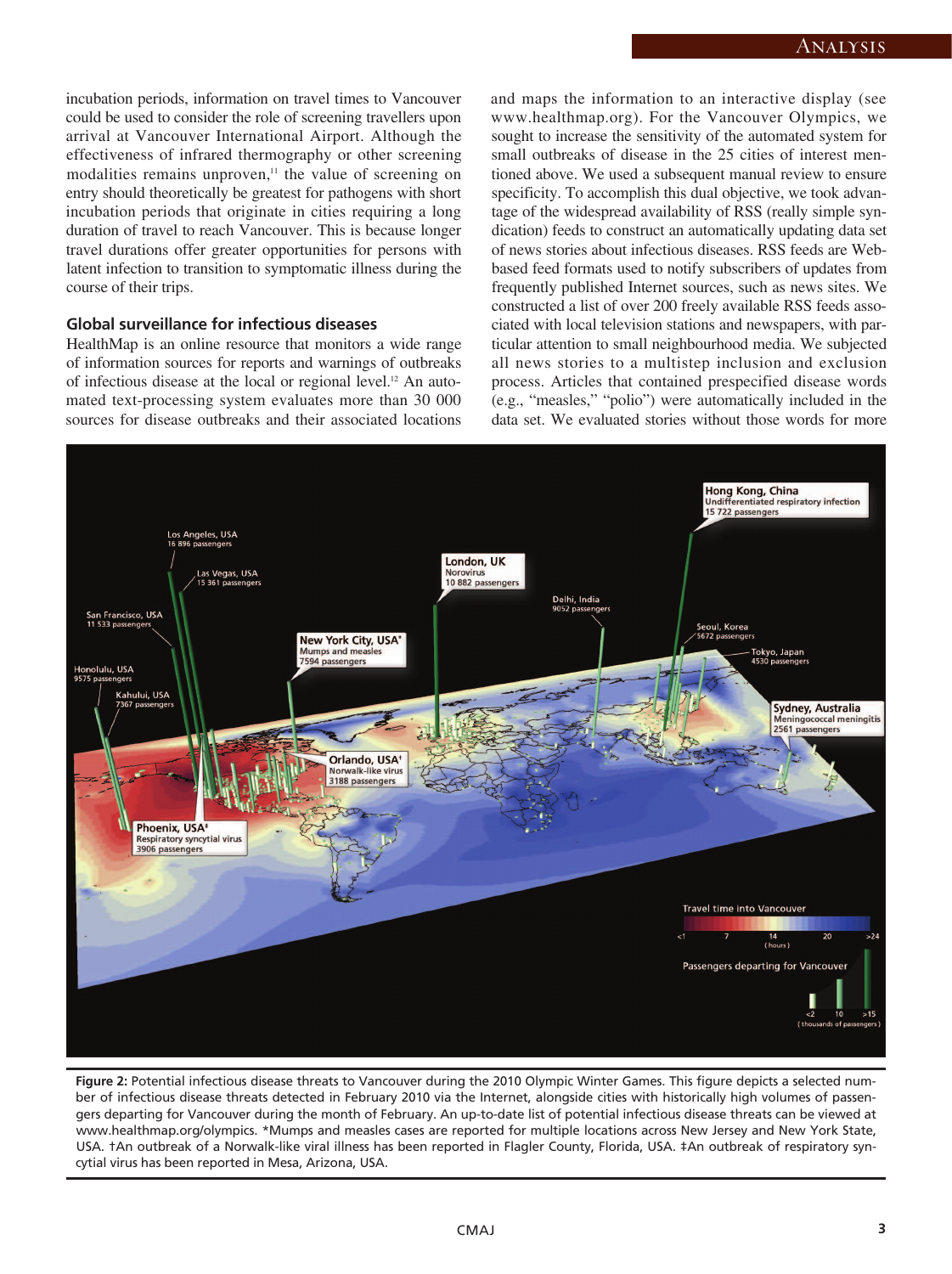general disease terms (e.g., "sick," "ill" or "death"). We then evaluated articles meeting the general-term inclusion criteria for exclusion terms (e.g., "crash," "shooting," "police") to decrease the proportion of news stories about events not related to disease. We deliberately kept the exclusion list short to reduce the risk of missing an important story. Frequent polling of large numbers of RSS feeds requires substantial computing time, primarily because of network latency. Furthermore, the dependence of this type of analysis on human review of stories in the data set would restrict the usefulness of this approach at a global scale. Nevertheless, for a limited number of locations and finite periods of elevated risk, this approach offers flexibility and timeliness.

### **Integrated risk assessment**

We used the geographically directed surveillance described above to identify potential infectious disease threats at locations around the world that have a high influx of passengers into Vancouver. The analysis was performed on an hourly basis leading up to and during the course of the 2010 Olympic Winter Games (see Figure 2). In this analysis we reported threats (a) with high capability of spreading from person to person via respiratory transmission or direct contact, (b) that involved dangerous drug-resistant pathogens and (c) that involved pathogens that could be indicative of an act of bioterrorism. To illustrate this approach to risk assessment, we created a prototype analysis (www.healthmap.org /olympics) that generated real-time news of infectious disease threats in cities that historically have been strongly connected to Vancouver during the month of February.

# **Policy considerations**

During the 1991 Special Olympics World Summer Games in the United States, an outbreak of measles was triggered by an infected athlete from Argentina, where a measles epidemic was under way.<sup>13</sup> That incident supports the concept that dangerous infectious diseases can be imported to large sporting events and other mass gatherings, spawning local epidemics and leading to subsequent international dissemination. The conceptual model presented here could have utility in such settings, by facilitating the detection of disease threats at international locations with a high degree of connectivity to the city hosting the gathering, specifically when the gathering is set to occur. This information could offer the host city an opportunity to mobilize a response at the site of the mass gathering and/or to work collaboratively with other countries to confront threats upstream, at their international sources. However, decisions to act must take a variety of factors into consideration, such as the apparent seriousness of the threat, the ability of the threat to produce an epidemic that could be disseminated internationally by departing travellers, the probability that the threat could lead to an epidemic at the site of the mass gathering, the health and human resources needed to mobilize an effective response and the potential opportunity costs associated with the consumption of finite resources.

In our analysis, we identified no threats that were deemed to pose a serious risk to the 2010 Olympic Winter Games.

However, if a serious threat had been identified, health officials in Canada would have had the option of initiating communication with health officials in the country where the threat was reported. Such lines of communication might involve requests for additional information to better characterize the threat, offers of international assistance and other operational matters. If needed, public health authorities, health care providers and members of the public at the site of the gathering could be alerted to facilitate early detection of new cases.

## **Next steps**

The capability to integrate knowledge of worldwide patterns of commercial air travel and infectious disease surveillance in real time could significantly enhance global situational awareness of infectious disease threats. This information may have added value, in that it would complement and not compete with existing preparedness efforts at mass gatherings, it may be transferable to settings other than mass gatherings, it would harmonize with the core principles of the revised International Health Regulations, <sup>14</sup> and, in the spirit of the Olympic Games, it could help to foster a culture of greater international cooperation in confronting global infectious disease threats of tomorrow. 15

However, to explore this potential, additional research is needed to better understand mass gatherings and their interaction with global infectious diseases. Although historical events support the notion that mass gatherings may act as local amplifiers and global disseminators of infectious diseases, further validation of the principles described in our model is needed. The forthcoming G-20 summit in Ontario and the concurrent FIFA World Cup competition in South Africa in June 2010 may offer such opportunities. Equally important, further dialogue is needed between scientists at academic institutions and public health decision-makers in government to determine how best to translate knowledge of this kind into actionable intelligence that can be readily incorporated into decision-making routines.

#### This article was peer reviewed.

**Competing interests:** Kamran Khan founded Bio.DIASPORA and developed it with assistance from his staff Jun Wang, Wei Hu, David Kossowsky, Jennifer Sears and Angie Chan. The Bio.DIASPORA project has been supported by three public agencies: the Public Health Agency of Canada, the Ontario Ministry of Health and Long-Term Care, and St. Michael's Hospital, Toronto, Ont. John Brownstein and Clark C. Freifeld cofounded HealthMap and developed it with assistance from Sumiko R. Mekaru and Amy L. Sonricker. HealthMap has received unrestricted research grants from Google.org and the US National Library of Medicine, part of the US National Institutes of Health.

**Contributors:** Kamran Khan developed the conceptual model, performed statistical and network analyses, and wrote and edited the manuscript. Clark C. Freifeld developed the system for automated data acquisition from RSS feeds, performed initial keyword-based filtering of articles, and was involved in reviewing and editing the manuscript. Jun Wang performed statistical analyses of the data, and reviewed and edited the manuscript. Sumiko R. Mekaru participated in conceptual development of the use of RSS feeds, developed a catalogue for RSS feeds and selection of key words, reviewed disease alerts, and wrote and edited the manuscript. David Kossowsky developed spatial visualizations of the data, and reviewed and edited the manuscript. Amy L. Sonricker performed the retrospective analysis of disease